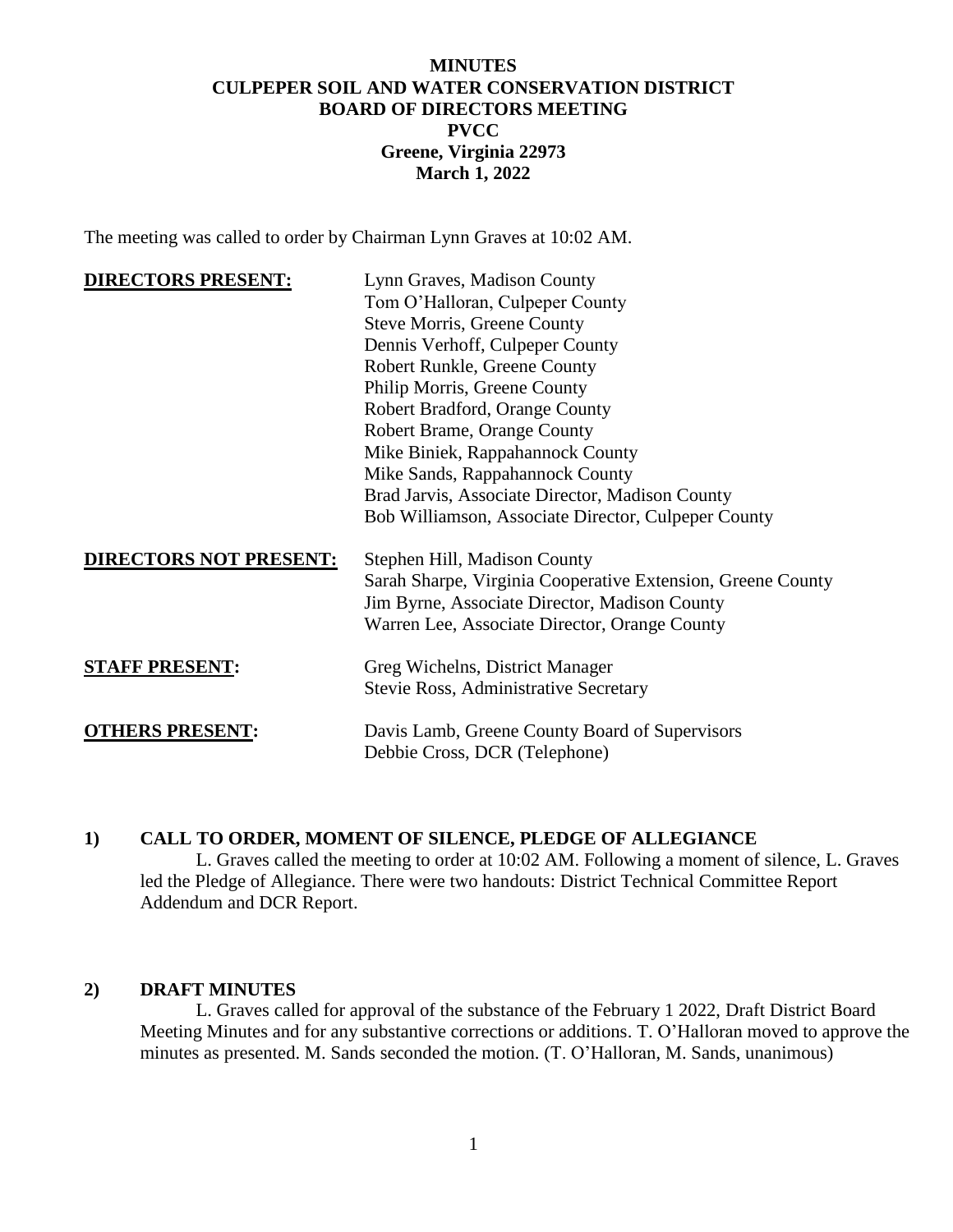# **3) AGENDA APPROVAL**

L. Graves called for Agenda approval. The Technical Committee Report was removed from the Consent Agenda and placed on the Agenda as 5.1 and the Operations Committee Report was removed from the Consent Agenda and placed on the Agenda as 5.2. The Personnel Committee was added to the Agenda as a Closed Session as 5.3. R. Brame moved to adopt the Agenda as modified. R. Bradford seconded the motion. (R. Brame, R. Bradford unanimous)

# **4) CONSENT AGENDA**

Consent Agenda adopted as modified.

EDUCATION COMMITTEE REPORT TREASURER'S REPORT

# **5) ADDITIONS TO AGENDA**

#### **5.1) TECHNICAL COMMITTEE REPORT**

R. Bradford updated the Board on the *Whole Farm Approach Grazing Pilot* which was created by G. Wichelns and A. McCullen with the help of District staff. A draft of the pilot was sent to Darryl Glover, Deputy Director of Soil and Water Conservation at DCR, who suggested some changes and advised to send the proposal to the Technical Advisory Committee once modified.

R. Bradford informed the Board that the Technical Committee will be discussing an invitation the District has received to participate in a Pilot program designed by DCR to implement a new practice; SL-10E (Enhanced Grazing Land Management). The practice is designed to use enhanced soil testing and nutrient management along with strategic placing of hay feeding areas to promote microbial activity. It is proposed that this could lessen the need for nitrogen fertilization on stock piled tall fescue.

# **TECHNICAL COMMITTEE REPORT WITH ADDITIONS:**

#### **February 15, 2022 Technical Committee Meeting Minutes (Updated)**

Present: Robert Bradford, Chairman; Lynn Graves, Madison; Tom O'Halloran, Culpeper; Philip Morris, Greene; Robert Runkle, Greene; Mike Sands, Rappahannock; Greg Wichelns, District Manager; Spencer Yager, Conservation Specialist; David Massie, Conservation Specialist

#### *Items in italics were added at the March 1, 2022 Board Meeting in Greene County, Virginia*

1) The following BMP applicants have been approved by the Technical Committee for funding. All applications were thoroughly screened for compliance with Priority Recruitment Guidelines. All met at least two of the priority criteria.

| Practice  | Fund             | Participant                 | Contract   | Instance | County       | Amount         | Tax Credit           |
|-----------|------------------|-----------------------------|------------|----------|--------------|----------------|----------------------|
| CCI-SL-6N | <b>2022 VACS</b> | Robert Brockman             | 07-22-0279 | 470578   | Madison      | $4,861.25$ \$  | 0.00                 |
| CCI-SL-6W | <b>2022 VACS</b> | Robert Brockman             | 07-22-0279 | 470579   | Madison      | 13,587.50 \$   | 0.00                 |
| CCI-SL-6W | <b>2022 VACS</b> | Cherry Grove Farm Ent. Inc. | 07-22-0236 | 469092   | Orange       | 5,298.58 \$    | 0.00                 |
| $FR-1$    | <b>2022 VACS</b> | David Dowler                | 07-22-0282 | 470569   | Rappahannock |                | 16,095.00 \$1,051.25 |
| $SL-1$    | <b>2022 VACS</b> | Western View LLC            | 07-22-0283 | 470680   | Culpeper     | 43,862.50 \$   | 0.00                 |
| $SL-1$    | <b>2022 VACS</b> | <b>Mike Coates</b>          | 07-22-0284 | 470696   | Madison      | 25,911.50 \$   | 0.00                 |
| $SL-6W$   | <b>2022 VACS</b> | Hazel River Farm LLC        | 07-22-0280 | 470160   | Culpeper     | 43,635.00 \$   | 0.00                 |
| $SL-6W$   | <b>2022 VACS</b> | Kenneth Gerhart             | 07-22-0291 | 470550   | Madison      | $12,275.50$ \$ | 0.00                 |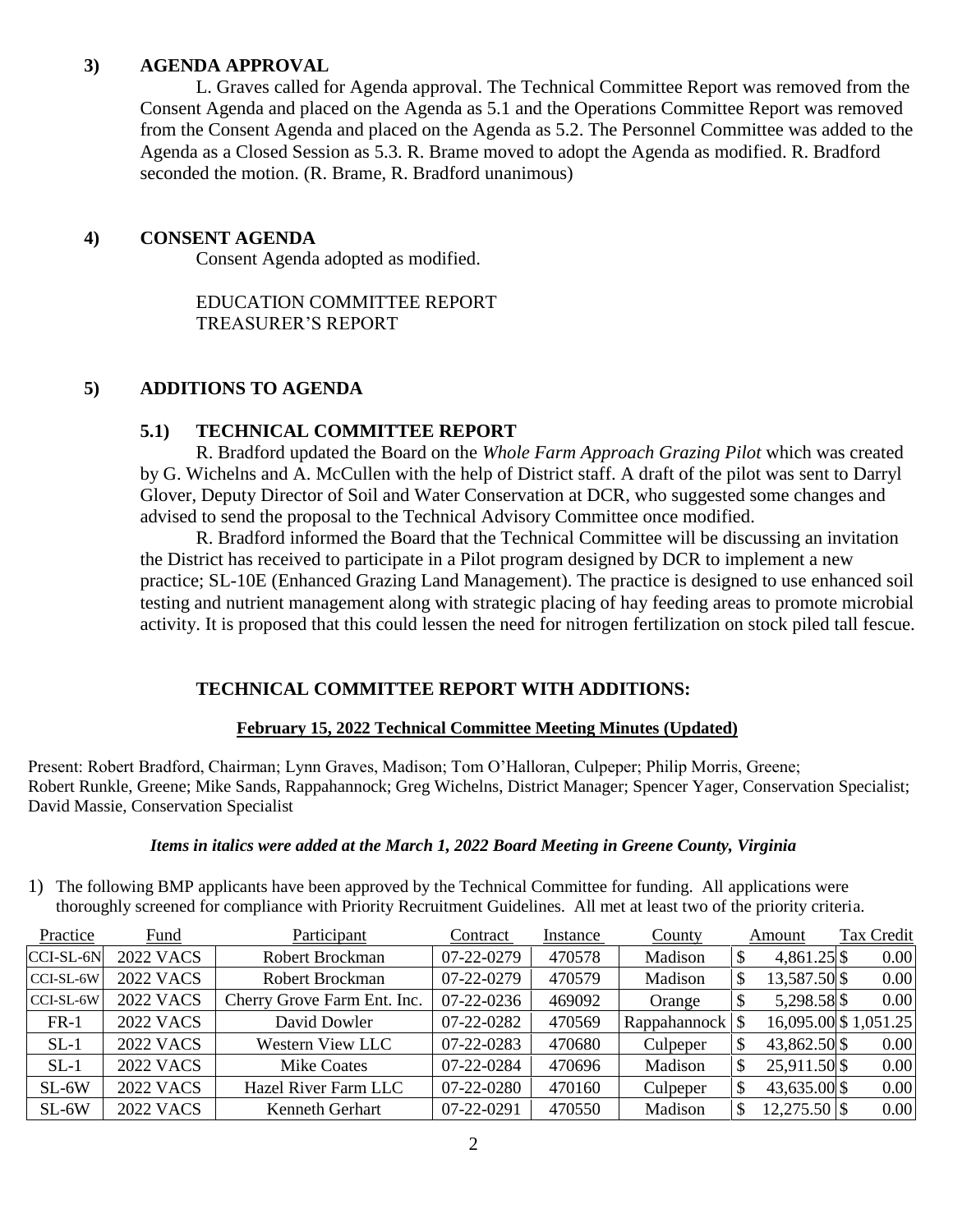| $SL-8B$   | <b>2022 VACS</b> | <b>Tyler Marshall</b>        | 07-22-0285 | 470702 | Orange       | \$                   | 0.00   |
|-----------|------------------|------------------------------|------------|--------|--------------|----------------------|--------|
| $SL-8B$   | <b>2022 VACS</b> | Nathan Rosenberger           | 07-22-0290 | 470783 | Culpeper     | \$<br>$1,742.40$ \\$ | 0.00   |
| $SL-8H$   | <b>2022 VACS</b> | <b>Shane Cheek</b>           | 07-22-0287 | 470707 | Orange       | \$<br>$885.80$ \\$   | 0.00   |
| $SL-10$   | <b>2022 VACS</b> | Bees and Trees Farm LLC      | 07-22-0281 | 470663 | Culpeper     | \$                   | 0.00   |
| $WP-3$    | <b>2022 VACS</b> | Waterstone Farm LLC          | 07-22-0289 | 470770 | Madison      | \$<br>1,260.00 \$    | 105.00 |
| $WP-3$    | <b>2022 VACS</b> | Waterstone Farm LLC          | 07-22-0289 | 470778 | Madison      | \$<br>$1,251.00$ \$  | 104.25 |
| $WP-3$    | <b>2022 VACS</b> | Waterstone Farm LLC          | 07-22-0289 | 470779 | Madison      | \$<br>$1,008.00$ \$  | 84.00  |
| $WP-3$    | <b>2022 VACS</b> | <b>Waterstone Farm LLC</b>   | 07-22-0289 | 470780 | Madison      | \$<br>$1,512.00$ \\$ | 126.00 |
| $WP-3$    | <b>2022 VACS</b> | Waterstone Farm LLC          | 07-22-0289 | 470781 | Madison      | \$<br>$1,698.00$ \\$ | 141.50 |
| FR-1      | <b>2022 VACS</b> | <b>Andrew Knick</b>          | 07-22-0300 | 469097 | Greene       | \$<br>$6,870.00$ \\$ | 0.00   |
| $FR-3$    | <b>2022 VACS</b> | <b>Andrew Knick</b>          | 07-22-0300 | 469098 | Greene       | \$<br>$1,470.00$ \\$ | 0.00   |
| CCI-SL-6W | <b>2022 VACS</b> | Charles Woolfrey             | 07-22-0303 | 471720 | Orange       | \$<br>$4,875.00$ \$  | 0.00   |
| CCI-SL-6W | 2022 <i>VACS</i> | La Grange Cattle Company LLC | 07-22-0301 | 471233 | Culpeper     | \$<br>$7,278.75$ \$  | 0.00   |
| CCI-SL-6W | <b>2022 VACS</b> | <b>Robert Clements</b>       | 07-22-0263 | 470407 | Rappahannock | \$<br>$7,376.25$ \$  | 0.00   |
| $SL-8H$   | 2022 VACS        | Mystic Hill Farms LLC        | 07-22-0302 | 417644 | Culpeper     | \$<br>$840.00$ \$    | 0.00   |
| SL-6W     | 2022 VACS        | Ron Burleson                 | 07-22-0297 | 470913 | Orange       | \$<br>$7,963.75$ \$  | 0.00   |
| SL-6W     | <b>2022 VACS</b> | Roundabout Farm              | 07-22-0305 | 470010 | Orange       | \$<br>$33,823.35$ \$ | 0.00   |
| SL-10     | <b>2022 VACS</b> | Charles Woolfrey             | 07-22-0304 | 471729 | Orange       | \$<br>$4,500.00$ \\$ | 0.00   |

2) The following BMP participants have been approved by the Technical Committee for payment:

| Practice       | Fund             | Participant                                   | Contract         | Instance | County         | Amount         | Tax Credit |
|----------------|------------------|-----------------------------------------------|------------------|----------|----------------|----------------|------------|
| $SL-6W$        | <b>2021 VACS</b> | <b>Brian Dodd</b>                             | 07-21-0056       | 408790   | Culpeper       | 8,373.58<br>\$ | \$190.15   |
| $SL-7$         | <b>2021 VACS</b> | Spotswood LP*                                 | 07-21-0304       | 431780   | Culpeper       | \$14,169.94    | \$2,003.70 |
| $FR-1$         | 2022 <i>VACS</i> | Kendal Shaver                                 | 07-22-0052       | 447032   | <b>Madison</b> | 3,130.00<br>S  | \$207.50   |
| $FR-3$         | 2022 <i>VACS</i> | Kendal Shaver                                 | 07-22-0052       | 447036   | Madison        | \$11,275.75    | \$27.31    |
| <b>CCI-CNT</b> | 2022 VACS        | <b>AMCARWILL LLC</b>                          | 07-22-0237       | 468978   | Madison        | 4,778.50<br>S  | \$<br>0.00 |
| CCI-SL-6W      | <b>2022 VACS</b> | Cherry Grove Farm Ent. Inc.                   | 07-22-0236       | 469092   | Orange         | 5,298.58<br>\$ | S<br>0.00  |
| CCI-SL-6W      | <b>2022 VACS</b> | Charles Woolfrey                              | 07-22-0303       | 471720   | Orange         | 4,875.00<br>\$ | \$<br>0.00 |
| CCI-SL-6W      | 2022 VACS        | La Grange Cattle Company LLC                  | 07-22-0301       | 471233   | Culpeper       | 7,278.75<br>S  | 0.00<br>S  |
| CCI-SL-6W      | <b>2022 VACS</b> | <b>Robert Clements</b>                        | $07 - 22 - 0263$ | 470407   | Rappahannock   | 7,376.25<br>S  | 0.00<br>S  |
| $SL-6W$        | 2021 <i>VACS</i> | <b>Somerset Plantation Inc.</b><br>$\ast\ast$ | 07-21-0049       | 404690   | Orange         | \$62,188.50    | 0.00<br>S  |
| $SL-6W$        | 2022 VACS        | Somerset Plantation Inc. **                   | 07-21-0049       | 404690   | Orange         | \$16,875.13    | \$<br>0.00 |
| $SL-6W$        | <b>2021 VACS</b> | Edgewood Miller Farm LLC***                   | 07-21-0081       | 418924   | Orange         | \$27,732.00    | S<br>0.00  |
| $SL-6W$        | <b>2022 VACS</b> | Edgewood Miller Farm LLC***                   | 07-21-0081       | 418924   | Orange         | \$10,218.00    | \$<br>0.00 |
| $SL-6W$        | <b>2022 VACS</b> | Lindsay Eastham****                           | 07-22-0131       | 426672   | Rappahannock   | \$28,109.97    | 0.00<br>S. |

\*Increase for additional stream exclusion fence and pipeline footage.

\*\*Increase due to well depth and combining two systems together, and increased fence and pipeline footage.

\*\*\*Increase due to added buffer width.

\*\*\*\*Increase for additional stream exclusion fence and pipeline footage.

3) The following BMP applicants have requested to cancel their contract:

| Practice | Fund                | Participant                  | Contract         | Instance | County   | Amount       | Tax Credit |
|----------|---------------------|------------------------------|------------------|----------|----------|--------------|------------|
| $SL-6W$  | <b>2020 VACS</b>    | Green Leaf Land & Timber LLC | 07-20-0316       | 379625   | Culpeper | \$100,000.00 | 0.00       |
| WP-2A    | 2020 VACS           | W.J. Davis                   | $07 - 20 - 0353$ | 383947   | Madison  | \$92,439.30  | 0.00       |
| NM-1A    | 2022<br><i>VACS</i> | <i>AMCARWILL LLC</i>         | $07 - 22 - 0240$ | 468991   | Madison  | 104.08       | $0.00\,$   |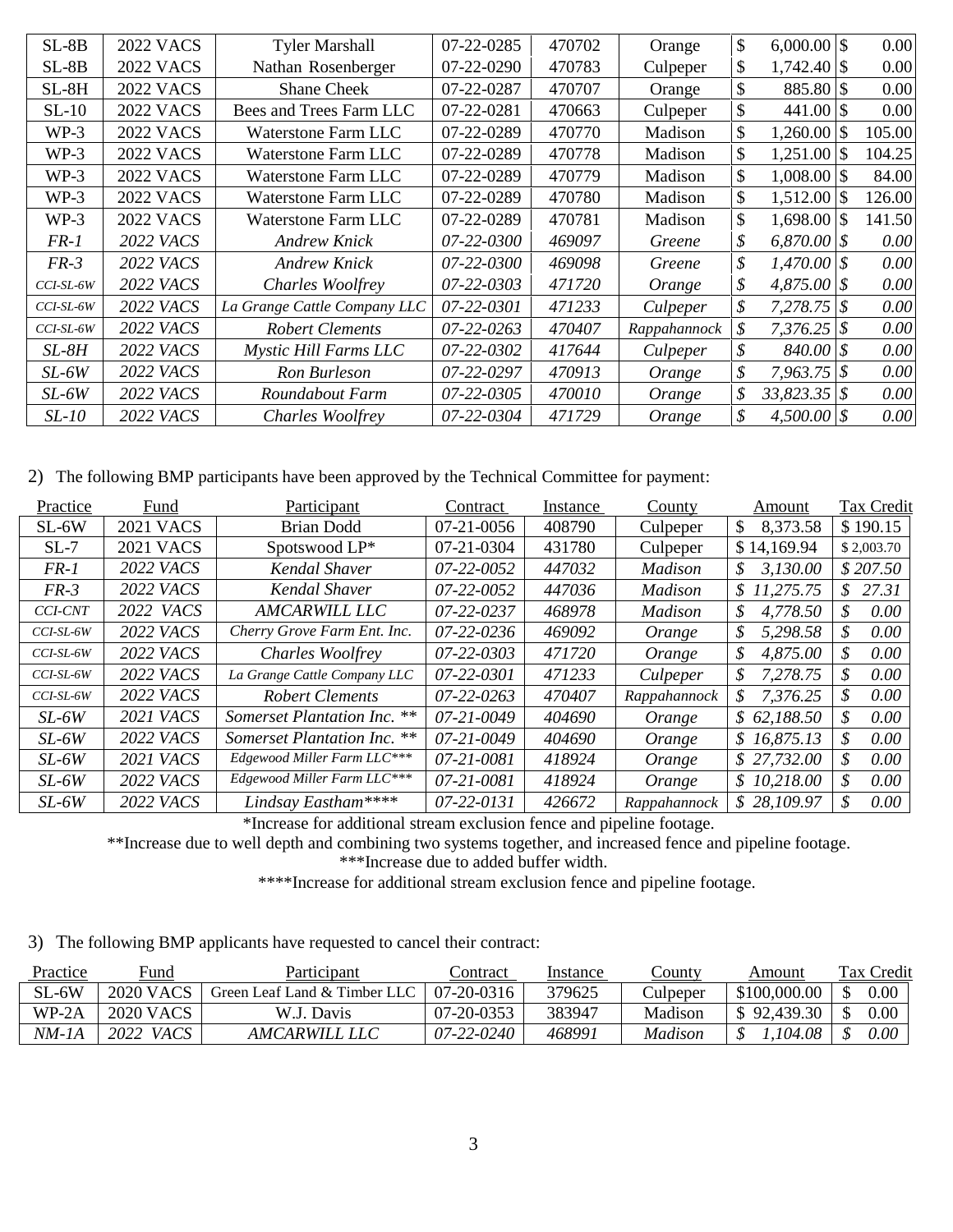4) The following Robinson River Residential applicants have been approved by the Technical Committee for funding:

| Practice | Fund            | Participant        | ∠ontract         | Instance | <u>County</u> | Amount |
|----------|-----------------|--------------------|------------------|----------|---------------|--------|
| $RB-1$   | DEO16679        | Christine Stephens | $07 - 22 - 0293$ | 470792   | Madison       | 210.00 |
| $RB-1$   | <i>DEO16679</i> | William Nicholson  | $07 - 22 - 0249$ | 471894   | Madison       | 175.00 |
| $RB-1$   | <i>DEO16679</i> | Wanda Anderson     | 07-22-0307       | 471925   | Madison       | 175.00 |

5) The following Robinson River Residential participants have been approved by the Technical Committee for payment:

| Practice | Fund            | Participant    | Contract         | Instance | County  | Amount |
|----------|-----------------|----------------|------------------|----------|---------|--------|
| $RB-$    | DEO16679        | Theresa Sisson | $07 - 22 - 0243$ | 469114   | Madison | 162.50 |
| $RB-$    | DEO16679        | Alison Crane   | $07-22-0160$     | 466625   | Madison | 175.00 |
| $RB-3M$  | <i>DEO16679</i> | Debra Hurt     | 07-22-0238       | 468986   | Madison | 237.50 |

*6) The following Residential participant has been canceled by the Technical Committee:*

| Practice | 'ипа     | Participant       | Sontract   | Instance | <i>Sounty</i> | Amount  |
|----------|----------|-------------------|------------|----------|---------------|---------|
| $RB-3M$  | DE016679 | William Nicholson | 07-22-0249 | 469509   | Madison       | .000.00 |

7) The District Manager gave an update on the dams:

- a. There was discussion concerning the wetness at the downstream right toe of the slope on Beautiful Run #4. It was decided that the District will monitor and pursue a design for tile drainage to address the issue.
- b. The Committee requests that the Board grant the Technical Committee Chairman the authority to open bids and make an award on their behalf for tree and road clearing on several Beautiful Run dams. Sealed bids are due to the District Office by 4 P.M. on Monday, March 7, 2022 and will be opened in Orange the following day.
- 8) The Technical Committee continues to delegate the authority to the District Manager to sign BMP contracts on behalf of the Board of Directors on an as needed basis.
- 9) The Board of Directors discussed both the Whole Farm Approach Grazing Pilot Project and the Grazing Land Management Enhanced Pilot Project (SL-10E).

R. Bradford moved to approve the Technical Committee Report without any further discussion. M. Sands seconded the motion. (R. Bradford, M. Sands, unanimous)

# **5.2) OPERATIONS COMMITTEE REPORT**

G. Wichelns presented the Board with a question from staff regarding mileage reimbursements. As of January 1, 2022, the IRS set the mileage reimbursement rate as 58.5 cents per mile. With rising gas prices, staff inquired about an increase in this reimbursement rate. R. Brame moved to continue matching the IRS recommended rate. M. Sands seconded the motion. (R. Brame, M. Sands, unanimous)

G. Wichelns confirmed that the Operations Committee had fully completed a review of the Desktop Guide for Fiscal Operations.

R. Bradford moved to approve the Operations Committee Report without further discussion. R. Brame seconded the motion. (R. Bradford, R. Brame, unanimous)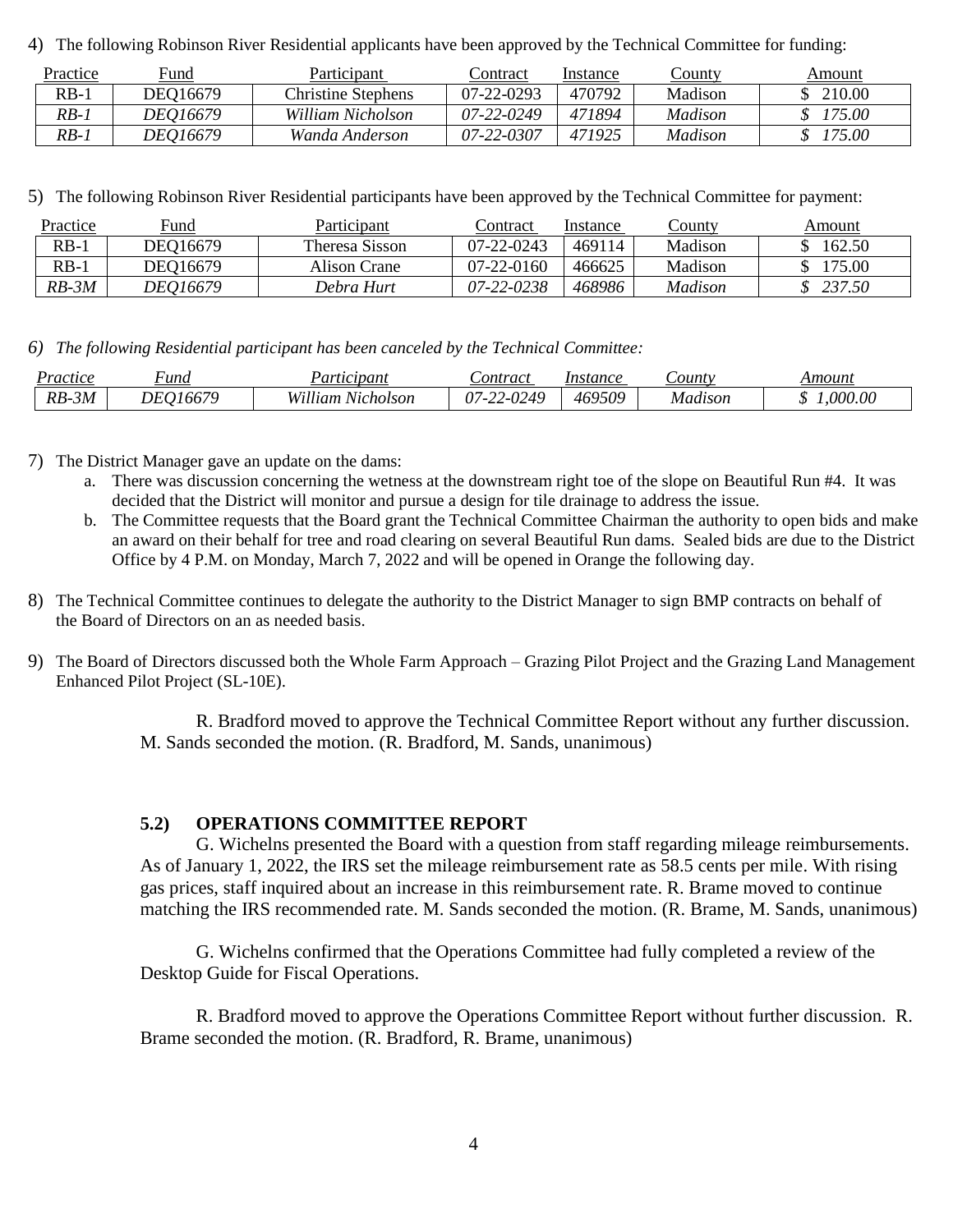#### **5.3) CLOSED SESSION: PERSONNEL PERFORMANCE MATTERS**

R. Runkle moved that the Board go into Closed Session at 10:15 A.M. as provided for in the Code of Virginia Section 2.2-3711(A) (1) to discuss personnel performance matters. The Associate Directors and the District Manager were invited to attend. T. O'Halloran seconded the motion. (R. Runkle, T. O'Halloran unanimous)

Following the return from Closed Session, R. Runkle moved to reconvene at 10:19 A.M. (unanimous). Pursuant to the Code of Virginia Section 2.2-.3712. (D), "I move that the Board certify that to the best of the Board's knowledge only matters lawfully exempted and as identified in the motion by which the Closed Session was convened were heard or discussed by this Board". R. Bradford seconded the motion. (R. Runkle, R. Bradford, unanimous)

R. Runkle moved to accept the recommendations from the Personnel Committee. D. Verhoff seconded the motion. (R. Runkle, D. Verhoff, unanimous)

# **6) DIRECTOR REPORTS**

T. O'Halloran announced that the zoning application for the Amazon Data Center on Route 3 will soon be going before the Culpeper Board of Supervisors.

R. Bradford shared that the Woods and Wildlife Conference at Germanna Community College Workforce Center was well attended.

B. Jarvis reminded the Board that there will be a Beef Producers Education Program on Wednesday evening at 5:30, dinner will be provided, and it is not too late to register.

D. Verhoff brought two books to recommend for reading. The first book was *Toxic Legacy* by Stephanie Seneff which discusses the toxicity of weedkillers. The second book was *Dirt to Soil* by Gabe Brown which is about regenerative farming.

S. Morris shared that he had recently read about studies elaborating the effect that pharmaceuticals have on fish. Aside from when not being properly disposed of, pharmaceuticals also make their way into the water through human excrement and wastewater treatment plants. The studies show that antidepressants have had an effect on migration and spawning habits in fish.

L. Graves announced that the State Association Quarterly Meeting will be held on March  $24<sup>th</sup>$ . He then stood up to present a Chairman's Award Plaque to a former District Board Chairman who is now head of the District Personnel Committee and has dedicated many years of service to the District, Robert Runkle. All clapped and congratulated Robert Runkle on his recognition.

#### **7) STAFF REPORTS**

G. Wichelns acknowledged the generosity of the various organizations that host our monthly Board meetings. Then, he reported that he had escorted two contractors for the tree removal bid at dam sites. Many trees were damaged as a result of heavy snow and strong winds and should ideally be removed before dam inspections are done in April. The bids will be opened by G. Wichelns and R. Bradford next week. G. Wichelns also reported that he and S. Ross have been working on updating documents to reflect changes of land ownership in all areas that would be affected by any dam failures, all to include updated contact information in the event of an emergency. This can be a slow process but it is underway and is a Virginia Code requirement. G. Wichelns and S. Ross are also looking at all easements co-held with Virginia Outdoors Foundation (VOF). All will be inspected by VOF this year. G Wichelns then shared with the Board that he met with Culpeper County to begin discussions for their involvement in an upcoming grant that will include the Town of Culpeper. This grant will not be submitted until July.